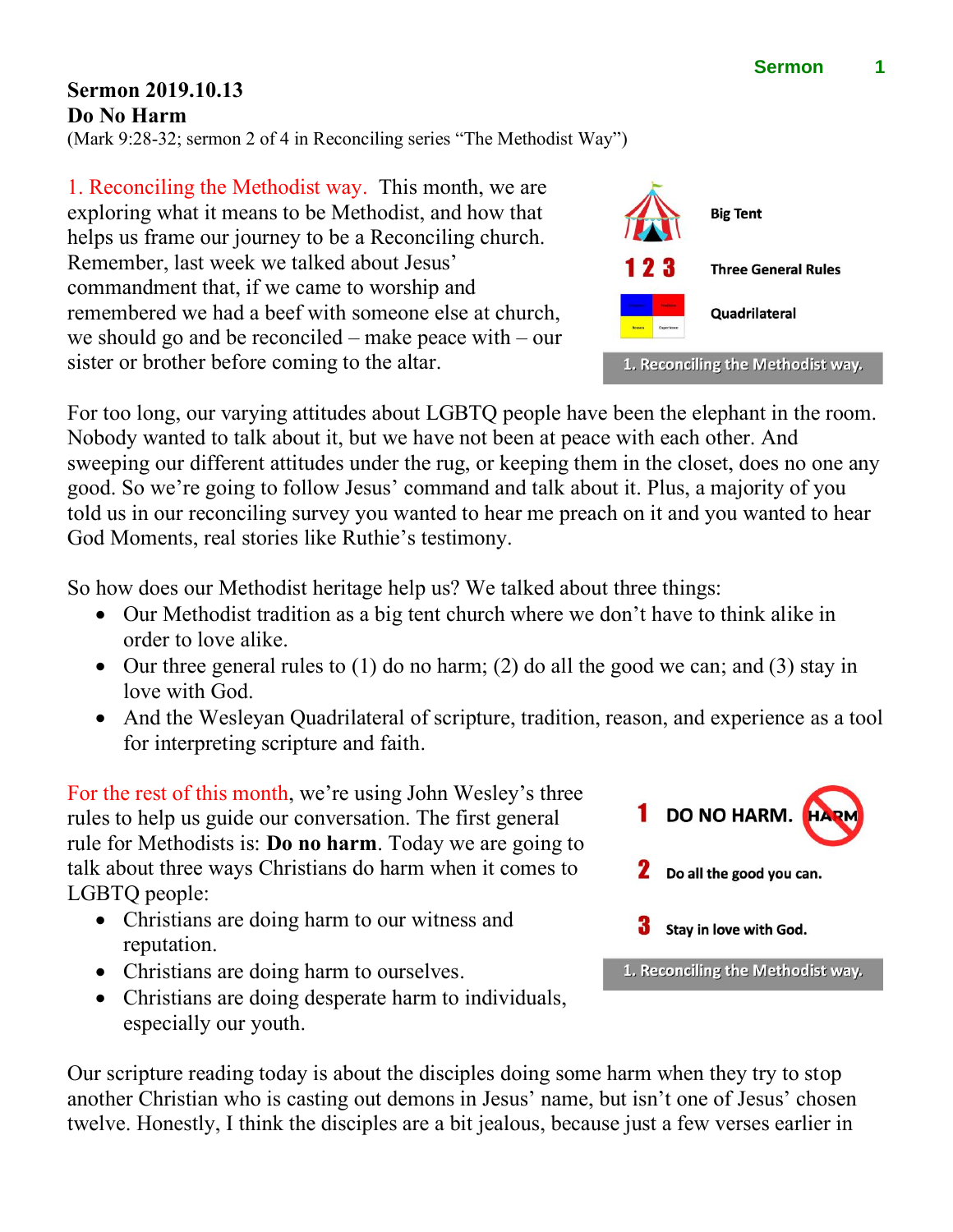## **Sermon 2**

chapter 9 they had failed to cast out a demon (9:17-29). Jesus says to them, in essence… *Stop it!* … "Whoever is not against us is for us" (9:40). Do no harm.

Let's begin. But before we go to the next slide and talk about how Christians harm our witness with hatred, I need to warn you that the next slide is taken from a news article and contains some offensive language. Ready? Ok…

2. Harmful hatred. This image is of a protest by the Westboro Baptist Church. Over the past few decades they have gained notoriety by their loud and hateful pickets of military funerals and other public events all across the United States. Their big thing is gays. They hate gays in the military, and they hate gay marriage. They believe the Bible says homosexuality is a sin (we'll get to that in a moment), and their message is that God hates gay people and that gay people are going to hell. And they shout this



message of hate loudly outside of churches where people are grieving for their lost sons and daughters.

I told you it was an offensive picture.

The problem is that folks like Westboro Baptist get a lot of news coverage. For many Americans, *this* is the face of Christianity – a face of hateful anger. Instead of the love of Christ, these so-called Christians are sharing only bile and hatred. Instead of offering a cup of cool water to people in need (9:41), these so-called Christians are tossing acid in their faces.

It doesn't take a Christian to sense hypocrisy here. In fact, that is a major problem the unchurched have with Christians<sup>i</sup> – that we claim to believe one thing (love God and love your neighbor) but instead express another thing (God hates you and you're going to hell). Friends, this hatred harms the church, and it harms those who need a relationship with God through the church.

Now, you might be thinking, "I'm not out there shouting hateful slogans. I think homosexuality is a sin, but I keep it to myself. My buddies and I tell a few jokes in private. But I have gay friends, and I like them. Hate the sin, love the sinner."

In principle, it's okay to hate the sin and love the sinner. We don't like sin, but we're supposed to love all people. And we're all sinners, right? But in practice, we often fail to be truly loving. We treat some supposed sins differently than others. We tell little jokes. We edge away from people who are different.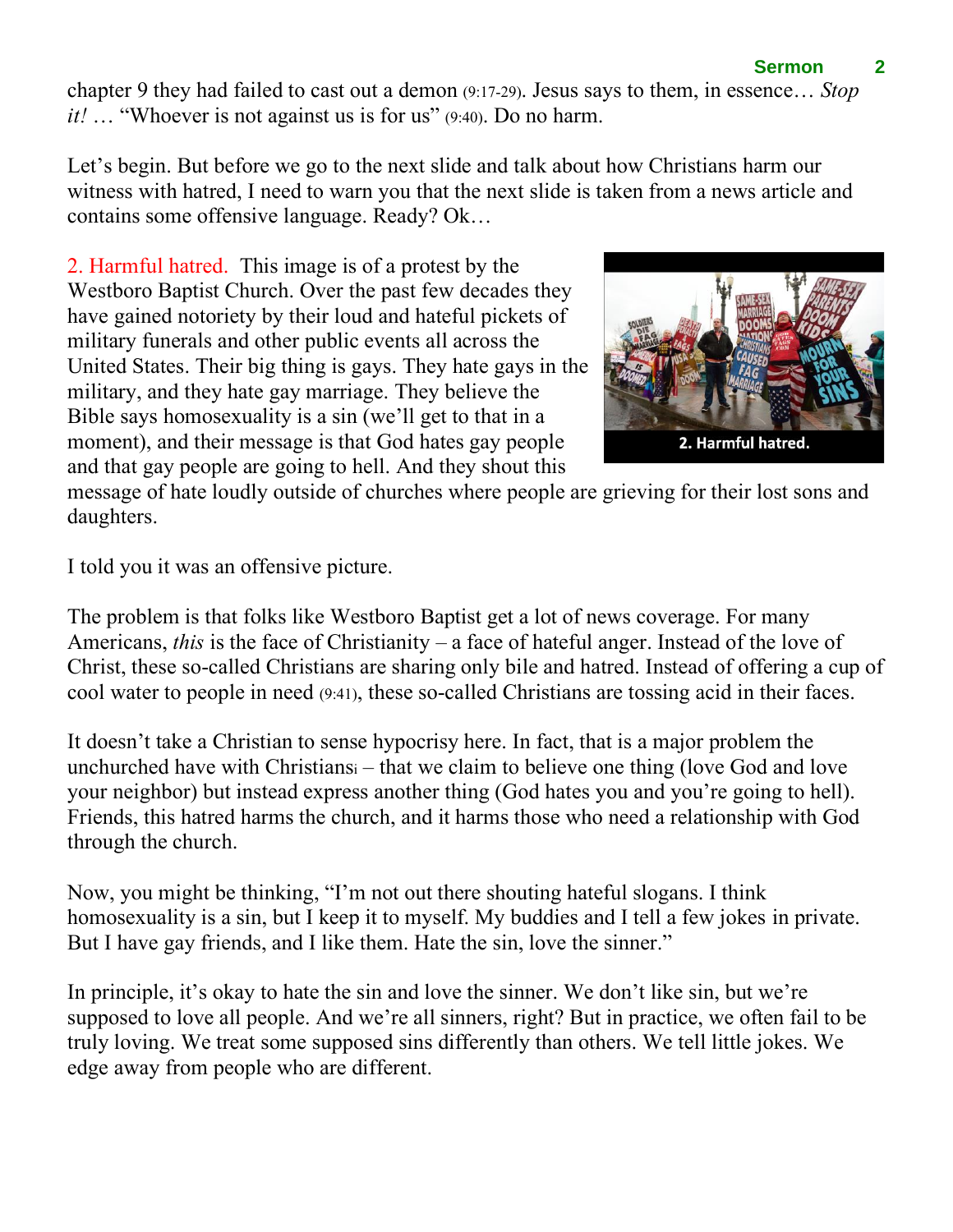## **Sermon 3**

Friends, people can sniff out our hypocrisy. Instead of hating the sin and loving the sinner, we need to turn it around and put an emphasis on *loving* the sinner before we make excuses for *hating* the sin.

3. Sodom and the Quad. So why do some Christians like Westboro Baptist think it is okay to be so hateful toward homosexuals? Well, they base their hate on six bible verses. Out of 31,102 verses in the Bible, they base their hatred on the six so-called clobber verses that appear to condemn homosexuality. These are listed in the "What Does the Bible Say about LGBTQ People?" pamphlet on the reconciling table in the lobby.



Let's digress for a moment and apply the Wesleyan Quadrilateral to think about one of these passages. The story of Sodom and Gomorrah in Genesis 19 is infamous. Some angelic visitors come to stay with Abraham's cousin Lot in the city of Sodom. The men of the town form a mob and demand that Lot send out his guests so the men can rape them. In the end, Lot and his family flee the city and God rains down fire and brimstone, destroying Sodom. This is such a famous story that "sodomy" has become a term for homosexual intercourse.

So how do we read this from a Reconciling United Methodist point of view, instead of a Westboro Baptist view? We apply the four tools of the Wesleyan Quadrilateral: Scripture, Tradition, Reason, and Experience.

Scripture is our main tool. Is the sin of the men of Sodom homosexuality in general, or is it a failure to show hospitality to strangers and a desire to conduct violent gang rape of guests? Other scripture helps us interpret this. Ezekiel 16:49 says, "This was the guilt of your sister Sodom: she and her daughters had pride, excess of food, and prosperous ease, but did not aid the poor and needy." They failed to show proper hospitality. In the New Testament, Hebrews 13:2 says, "Do not neglect to show hospitality to strangers, for by doing that some have entertained angels without knowing it."

Second, what does the tradition of the church say? Well, the tradition of the church says that sex is a good gift from God in the context of a loving, committed, monogamous, married relationship. Clearly, what the men of Sodom proposed was not sex in context of marriage, but sex as a form of abuse.

What about reason? Here, we struggle with language and culture. You know how we have one word for snow, but the Eskimos have a hundred to describe different kinds of snow? We just have one English word – homosexual – and it doesn't cover the many nuances here. The original Hebrew and Greek of the bible need to be read in context. We all agree that pederasty, rape, promiscuity, and prostitution are bad, whether homosexual or heterosexual. That's pretty much what the bible is talking about. Yet we lump it all under the term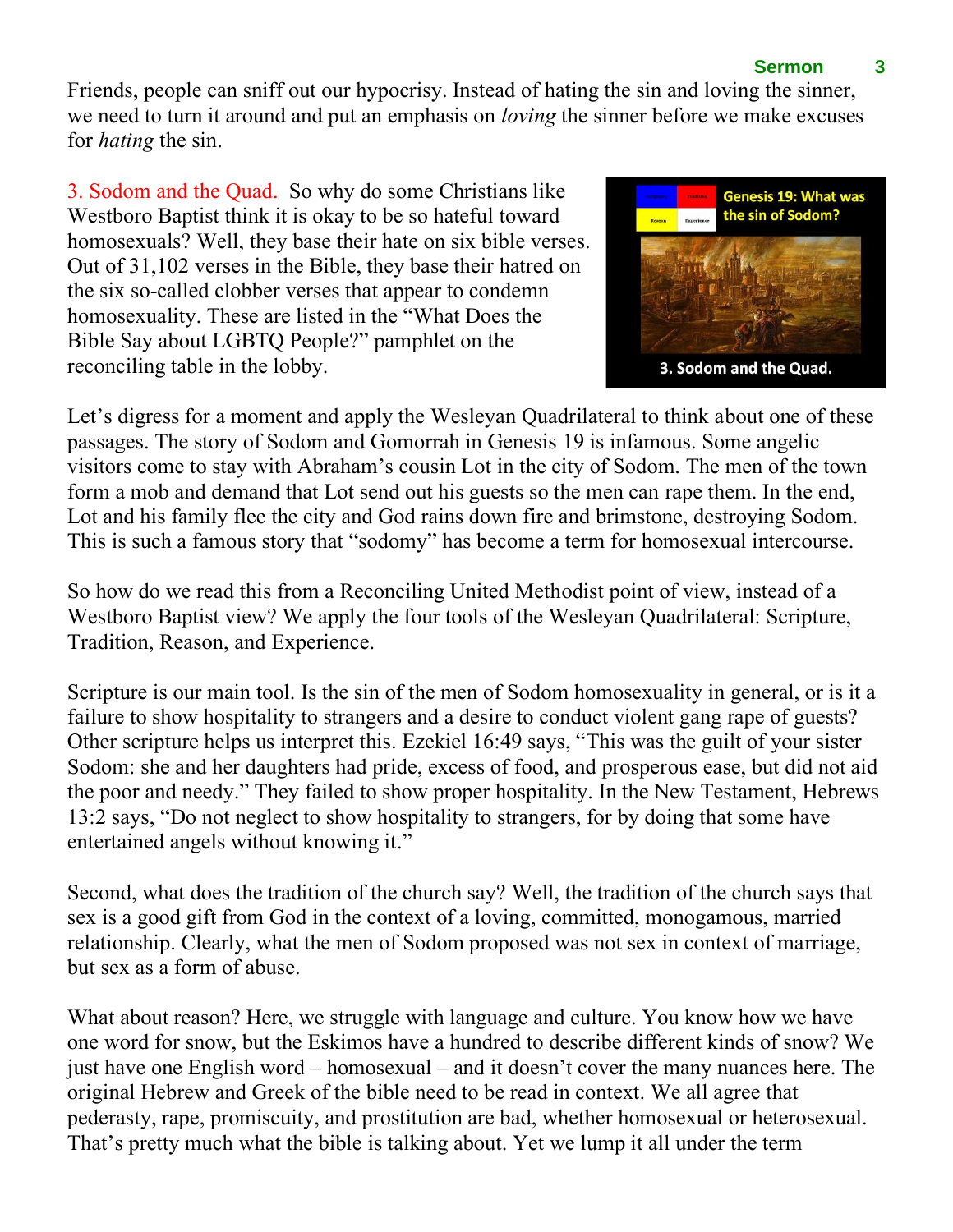"homosexual," along with gay marriage. One of these things is not like the others… again, the men of Sodom weren't interested in marriage, but in gang rape.

Finally, experience. Do we know gay Christians who are faithful to their partners? Do we know gay Christians who are effective disciples, who love God, and study scripture, and grow deeper in faith, and serve the church, and engage in mission? Most homosexuals want the same things that heterosexuals want  $-$  a loving relationship with a lifetime partner. Once again, that is not what Genesis 19 describes.

Scripture, tradition, reason, experience: using the Wesleyan Quadrilateral, I think we can dispose of the Westboro Baptist interpretation that all homosexuality is evil and thus it is okay to hate people. Indeed, going back to scripture as our primary tool, Jesus says, "This is how people will know you are my followers: if you love one another" (John 13:35).

4. Harmful obsessions. Now that we've considered scripture, let's talk about another way we are doing harm. Christians are harming ourselves with our obsession over this subject. To put it bluntly, we have an unhealthy obsession with sex.

Every Tuesday I get together with a group of men down at Marge's on Rose for breakfast and a bible study. The men come from several churches, and a few are unchurched.

The subject of LGBTQ Christians and how we include them comes up from time to time as we read the bible.

One man, not from our church, is generally supportive of including LGBTQ people in church. But he also likes to dance around just what homosexuals do in their bedrooms.

I finally had to say, "We need to stop thinking about the junk in the trunk. It isn't appropriate to think about what other people do with their junk. I certainly don't look at you and think about what you and your wife do with your junk. I hope that when you look at your pastor on Sunday morning, or you look at the people sitting around you in the pews, that you aren't thinking about what they and their partners do with their junk. It isn't about the junk!"

Seriously friends, stop thinking about the junk – about people's different parts and what they do with them in the privacy of their own bedrooms. You are just harming yourselves with this obsession. Remember, in the sermon on the mount in Matthew 5:28, Jesus says that if you look at someone else lustfully you are committing sin in your heart.

The conversation about gay marriage is about loving lifetime partnerships, and whether God can bless them. It isn't about the junk in the trunk. So stop obsessing over it!

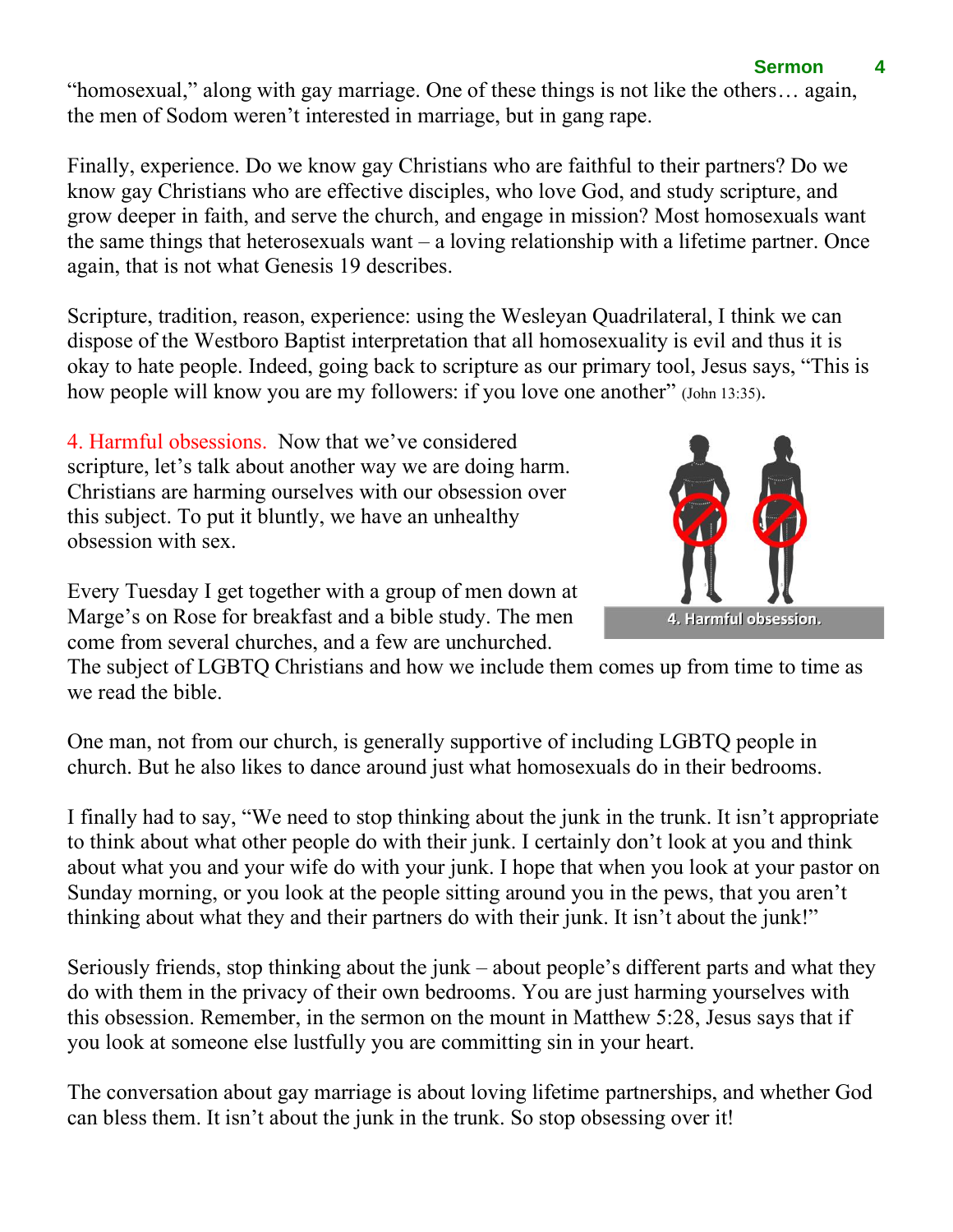5. Harming the little ones. My final point today is about how we are doing harm to others, especially the little ones, with our attitudes about LGBTQ people.

Earlier this year, I got an unexpected text message from a woman at a previous church I served. She was worried about her daughter, who I remembered as a cheerful, chubby-cheeked little angel in the Christmas pageants. Now a teenager, her daughter was struggling. When her mom

asked if she would talk to a pastor, the daughter said "Could I text Pastor Park?" Somehow, we had a connection and she trusted me, even though we haven't seen each other for years and now live many miles apart.

I texted this young person and told her she could send me questions. Let me read some of our conversation:

- O: Hello Pastor Park! I have a question that has been bugging me lately. If God loves all his children, why do people say it's wrong to be gay, or transgender, or LGBTQ+?
- Me: Only some people say that, and not me.
- O: What do you mean?
- Me: There are very few verses in the Bible which condemn homosexuality, and many people (including me) think they are condemning rape, sex with children, and similar things that we all agree are bad whether straight or homosexual… Regardless, the Bible is absolutely clear that all people are made in God's image & God loves every one of us.
- O: So what I am getting is this: the bible doesn't say homosexuality is bad, but rape is bad? Cuz rape is down right terrible so if that is was you are saying I agree with that. I just have a hard time because I am LGBTQ+ and have many gay, bi, trans, etc. friends, and we are told we are going to hell cuz we are the way we are.
- Me: Yes, rape is bad. But I don't think being LGBTQ is bad. There are some Christians who think this, but I would suggest you ignore them.
- O: My father is one of that. Surprisingly my family is very accepting for my sexuality part. I am struggling with my gender cuz most days I feel like I have no gender. And I go by Ollie from my friends. And my family does not like the idea of me identifying differently.
- Me: (I told her I know many good Christians who are LGBTQ, and added…) Nope I'm quite sure God loves you. If you prefer me to call you Ollie, I will. Give your family time to come around. They love you, but this takes getting used to.
- O: I am literally in tears of happiness. Yes, I understand...

Ollie and I have stayed in touch; they gave me permission to share this story. Ollie struggles with self-harm and thoughts of suicide, and they have a hard time in school because some of the students bully them. They have their ups and downs, but I continue to pray for them. And